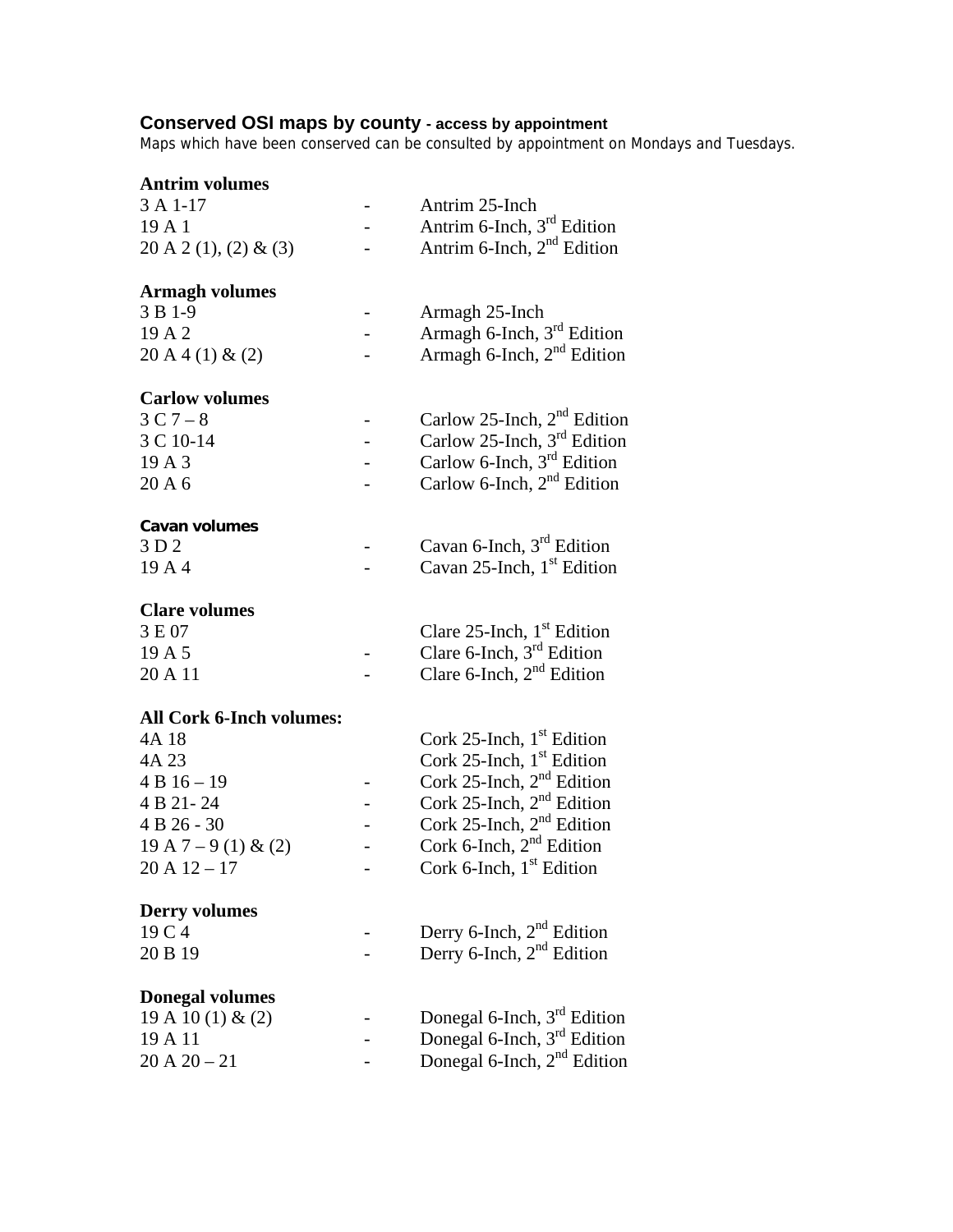# **Down volumes** 19 A 12 - Down 6-Inch,  $2<sup>nd</sup>$  Edition 20 A 23 (1) & (2)  $\blacksquare$  Down 6-Inch,  $2<sup>nd</sup>$  Edition  $6 A 1-15$  - Down 25-Inch,  $1<sup>st</sup>$  Edition **All Dublin volumes:**  1 B 2 – 19 & 1 B 50 - Dublin 5ft Town Maps  $6 \text{ C} 1 - 19$  - Dublin Parish Maps  $6 D 1 - 6$  - Dublin 25-Inch  $6 \text{ E } 1 - 10$  - Dublin 25-Inch 19 A 13 - Dublin 6-Inch  $20 \text{ A } 24$  - Dublin 6-Inch,  $1^{\text{st}}$  Edition  $20 \text{ A } 25$  - Dublin 6-Inch,  $2^{\text{nd}}$  Edition  $20 \text{ A } 26$  - Dublin 6-Inch,  $3^{\text{rd}}$  Edition  $20 F 4 - 8 & 16 - 17$  - Dublin 50-Inch **Fermanagh volumes** 7 D 1-12 Fermanagh 25-Inch 19 B 1 - Fermanagh 6-Inch 20 A 28 - Fermanagh 6-Inch,  $2^{nd}$  Edition **Galway volumes**  $7 A 9$  - Galway 25-Inch, 1<sup>st</sup> Edition 7 A 13 **Galway 25-Inch, 1st Edition**  $7 B 5$  - Galway 25-Inch,  $2<sup>nd</sup>$  Edition  $7 B 15$  - Galway 25-Inch,  $2<sup>nd</sup>$  Edition 19 B  $2-5$  - Galway 6-Inch,  $2^{nd}$  Edition 19 B 6 - Galway 6-Inch 19 B 7 - Galway 6-Inch, Special Edition **All Kerry volumes:** 1 B 28 - Kerry 5' Town Maps

| 1 B 28       | Kerry 5' Town Maps                     |
|--------------|----------------------------------------|
| 1 B 33 & 34  | Killarney 5'                           |
| 2 C 19 & 20  | Tralee 10'                             |
| $8A1 - 21$   | Kerry 25-Inch $1st$ Edition            |
| $8B1-5$      | Kerry 25-Inch, $2nd$ Edition           |
| 8 B 6 & 7    | Kerry 25-Inch, 3 <sup>rd</sup> Edition |
| $19B8 - 10$  | Kerry 6-Inch, $2nd$ Edition            |
| $20 B 1 - 4$ | Kerry 6-Inch, $1st$ Edition            |
| 20 F 10      | Kerry and Kildare 50-Inch              |
|              |                                        |
|              |                                        |

## **Kildare volumes**

| 8 C 1   | Kildare $25$ -Inch, $1st$ Edition |
|---------|-----------------------------------|
| 8 C 4   | Kildare $25$ -Inch, $1st$ Edition |
| 19 B 11 | Kildare 6-Inch, $3rd$ Edition     |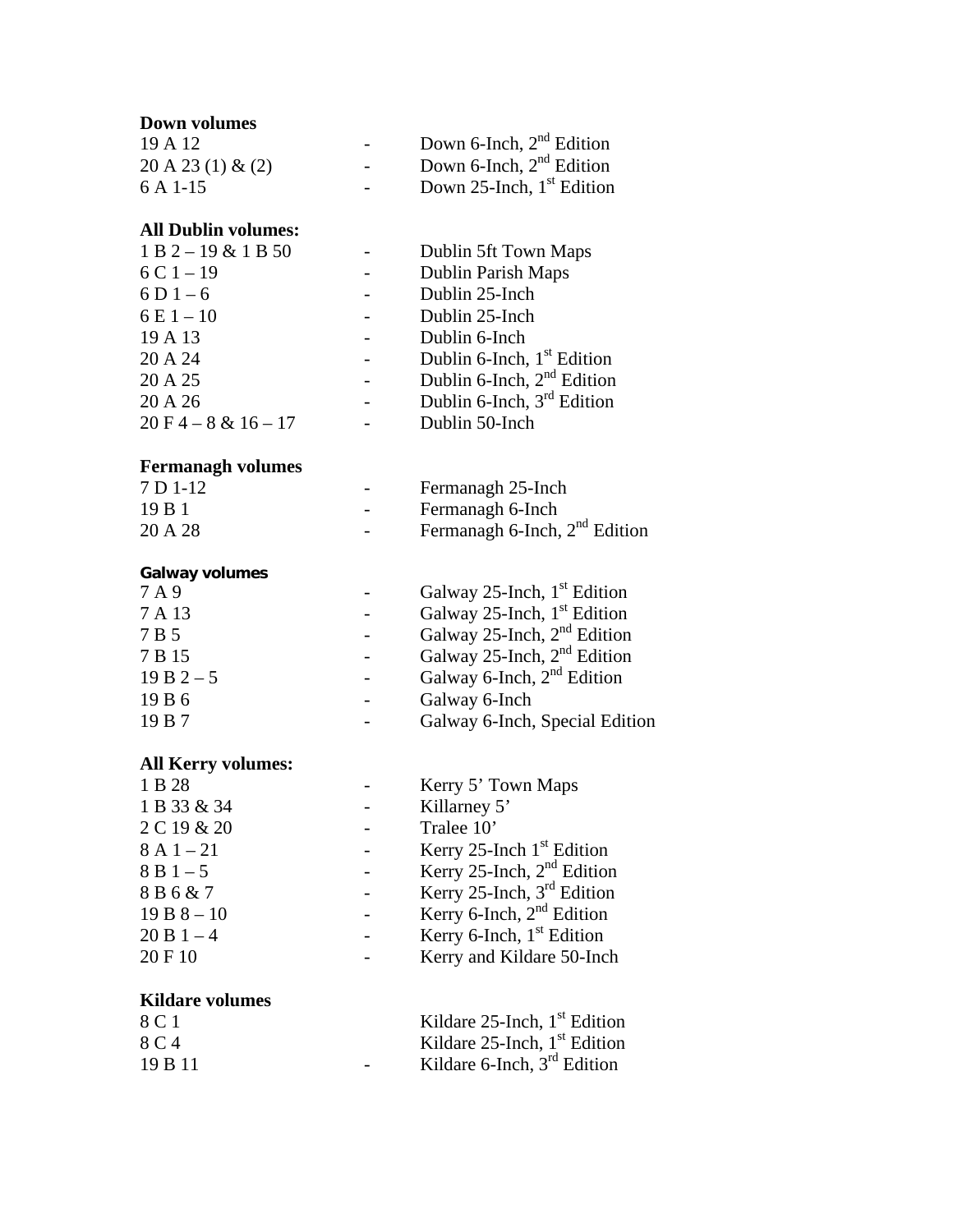| <b>Kilkenny volumes</b>   |                                                          |
|---------------------------|----------------------------------------------------------|
| 9A8                       | Kilkenny 25-Inch, $1st$ Edition                          |
| 9 A 12-14                 | Kilkenny 25-Inch, $2nd$ Edition                          |
| 19 B 12                   | Kilkenny 6-Inch, 2nd Edition                             |
| <b>Laois volumes</b>      |                                                          |
| 19 C 1                    | Laois 6-Inch, 3 <sup>rd</sup> Edition                    |
| 20 B 11                   | Laois 6-Inch, $2nd$ Edition                              |
| <b>Leitrim volumes</b>    |                                                          |
| 9 C 11                    | Leitrim 25-Inch, $2nd$ Edition                           |
| 19 C 2                    | Leitrim 6-Inch, $3rd$ Edition                            |
| 20 B 14                   | Leitrim 6-Inch, $2nd$ Edition                            |
| <b>Limerick volumes</b>   |                                                          |
| 19 C 3                    | Limerick 6-Inch                                          |
| 9 D 7                     | Limerick $25$ -Inch, $1st$ Edition                       |
| 20 B 17                   | Limerick 6-Inch, $2nd$ Edition                           |
| <b>All Louth volumes:</b> |                                                          |
| 1 B 47                    | Louth 5 foot                                             |
| 2 B 2                     | Drogheda 10 foot                                         |
| $2B4-5$                   | Dundalk 10 foot                                          |
| $10 C 1 - 9$              | Louth 25-Inch 1 <sup>st</sup> & 2 <sup>nd</sup> Editions |
| 19 C 6                    | Louth 6-Inch, $3rd$ Edition                              |
| 20 B 22                   | Louth 6-Inch, $1st$ Edition                              |
| 20 B 23                   | Louth 6-Inch, 2nd Edition                                |
| 20 F 12                   | Louth 50-Inch                                            |
| <b>Longford volumes</b>   |                                                          |
| 19 C 5                    | Longford 6-Inch, 3 <sup>rd</sup> Edition                 |
| 20 B 21                   | Longford 6-Inch, $2nd$ Edition                           |
| Mayo volumes              |                                                          |
| 10 D 8                    | Mayo 25-Inch, 1 <sup>st</sup> Edition                    |
| 19 C 7-10                 | Mayo 6-Inch                                              |
| $20 B 28 - 29$            | Mayo 6-Inch, $2nd$ Edition                               |
| <b>Meath volumes</b>      |                                                          |
| 11 A 4                    | Meath 25-Inch, $1st$ Edition                             |
| 11 A 6                    | Meath 25-Inch, $1st$ Edition                             |
| 11A9                      | Meath 25-Inch, $1st$ Edition                             |
| 11 A 11                   | Meath 25-Inch, $1st$ Edition                             |
| Monaghan volumes          |                                                          |
| 13A9                      | Monaghan $25$ -Inch, $2nd$ Edition                       |
| 19 C 11                   | Monaghan 6-Inch, 3 <sup>rd</sup> Edition                 |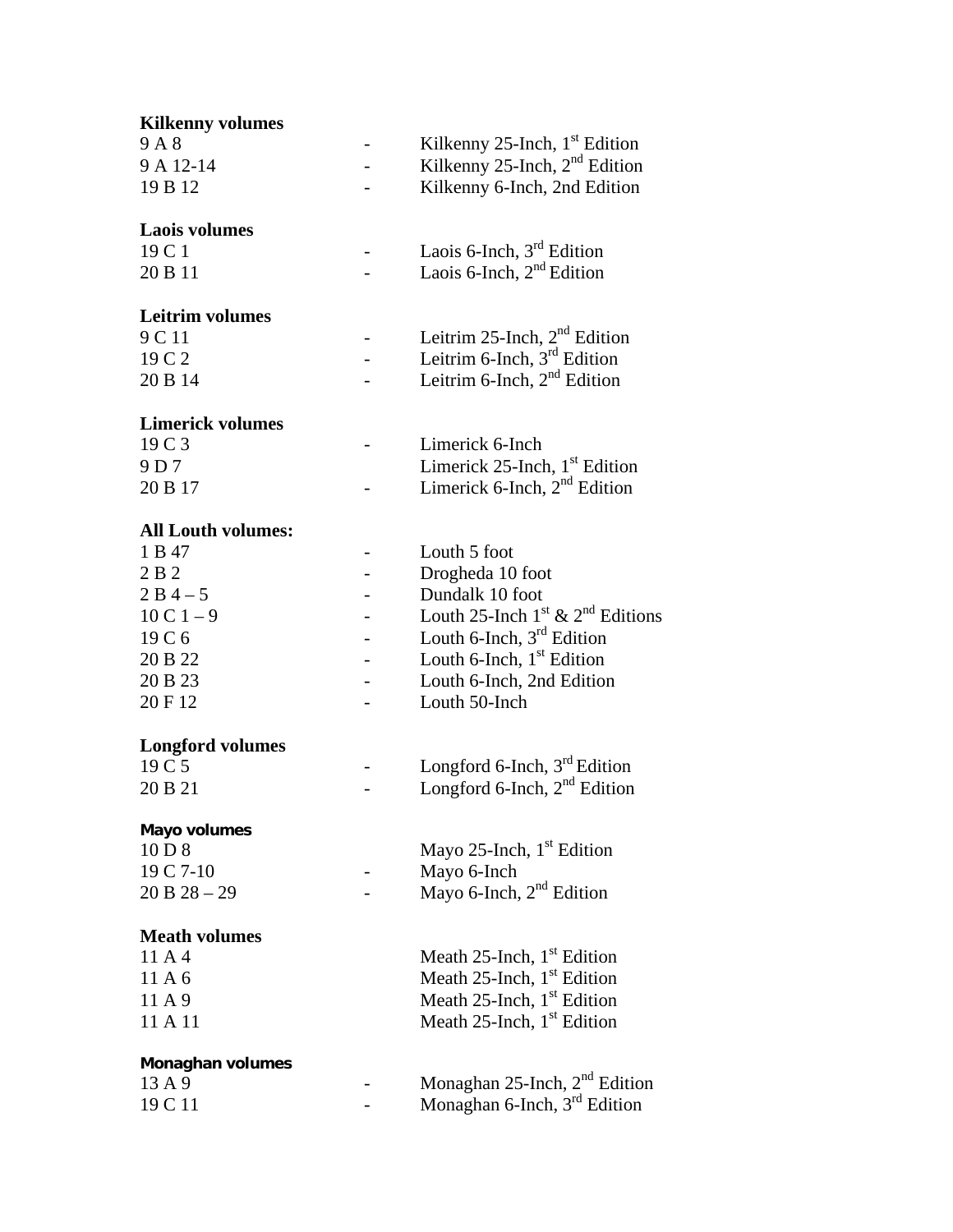| 20 C 5                        |                          | Monaghan 6-Inch, $2nd$ Edition            |
|-------------------------------|--------------------------|-------------------------------------------|
| Offaly volumes                |                          |                                           |
| 13 B 8                        |                          | Offaly 25-Inch                            |
| 13 B 9                        |                          | Offaly 25-Inch, $1st$ Edition             |
| 19 C 12                       |                          | Offaly 6-Inch, $3rd$ Edition              |
|                               |                          |                                           |
| Roscommon volumes             |                          |                                           |
| 19 C 13-14                    |                          | Roscommon 6-Inch                          |
| 20 C 11                       |                          | Roscommon 6-Inch, 2 <sup>nd</sup> Edition |
|                               |                          |                                           |
| <b>Sligo volumes:</b>         |                          |                                           |
| 13 F 6                        |                          | Sligo 25-Inch (Sheets 25-27)              |
| 13 F 12                       |                          | Sligo 25-Inch, $2nd$ Edition              |
| 19 C 15                       |                          | Sligo 6-Inch, 3rd Edition                 |
|                               |                          |                                           |
| <b>All Tipperary volumes:</b> |                          |                                           |
| 1 A 16                        |                          | Cashel 5 foot                             |
| 1 C 13                        |                          | Thurles 5 foot                            |
| 1 C 14                        |                          | Tipperary 5 foot                          |
| 2 A 17                        |                          | Carrick-on-Suir 10 foot                   |
| 2A21                          |                          | Clonmel 10 foot                           |
| 2C <sub>5</sub>               |                          | Nenagh 10 foot                            |
| 2 C 18                        |                          | <b>Volumes Missing</b>                    |
| $13 G 1 - 25$                 |                          | 25-Inch, 1 <sup>st</sup> Edition          |
| 13 G 26                       |                          | 25-Inch, $2^{nd}$ Edition                 |
| 13 G 27                       |                          | 25-Inch, 3 <sup>rd</sup> Edition          |
|                               | -                        |                                           |
| $19C16 - 17$                  |                          | 6-Inch                                    |
| $20 C 15 - 18$                | $\overline{\phantom{0}}$ | 6-Inch, $1st$ Edition                     |
| 20 F 14                       |                          | 50-Inch Tipperary & Waterford             |
| <b>Tyrone volumes</b>         |                          |                                           |
| 19 C 18                       |                          | Tyrone 6-Inch                             |
| 20 C 20 & 21                  |                          | Tyrone 6-Inch, 2nd Edition                |
|                               |                          |                                           |
| <b>Waterford volumes</b>      |                          |                                           |
| 19 C 19                       |                          | Waterford 6-Inch                          |
| 20 C 24                       |                          | Waterford 6-Inch, 2nd Edition             |
| 20 F 14                       |                          | Tipperary & Waterford 50-Inch             |
|                               |                          |                                           |
| <b>Westmeath volumes:</b>     |                          |                                           |
| 17 C 2, 9                     |                          | Westmeath 25-Inch                         |
| 17 C 12                       |                          | Westmeath $25$ -Inch, $2nd$ Edition       |
| 19 C 21                       |                          | Westmeath 6-Inch                          |
| 20 C 26 (1) & (2)             |                          | Westmeath 6-Inch, $2nd$ Edition           |
| 20 F 15                       |                          | Westmeath, Wexford & Wicklow 50-Inch      |
|                               |                          |                                           |